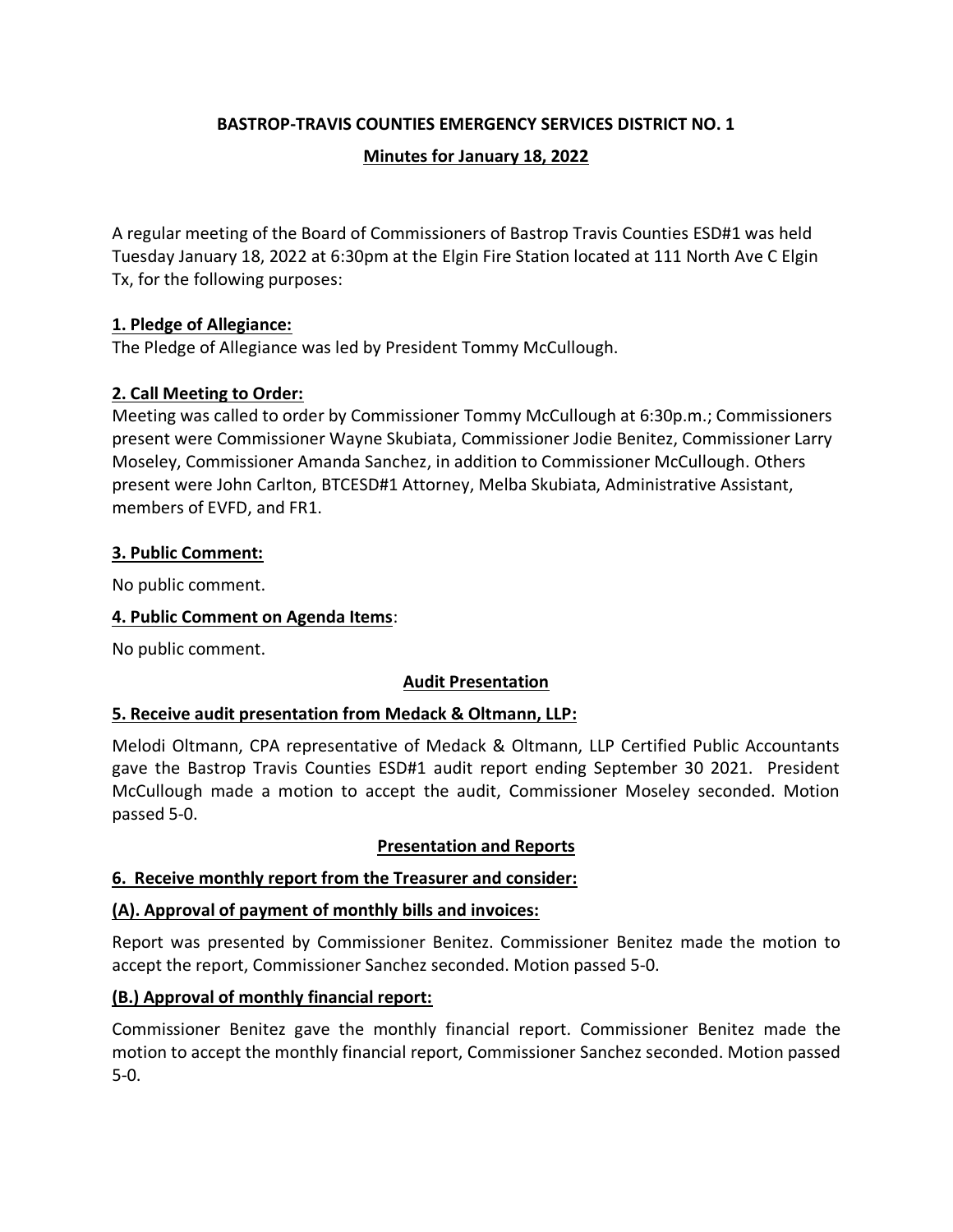# **(C.) Approval of quarterly investment report for 4th quarter of previous year:**

Commissioner Benitez gave the quarterly investment report ending 12/31/21. Commissioner Skubiata made a motion to accept the report and Commissioner Moseley seconded. Motion passed 5-0.

## **(D.) Action regarding amendments to budget for FY21 and/or FY22:**

Commissioner Benitez read and submitted a budget amendment for MVFD to move \$1000, from 700.12 Radio Pagers to 300.12 Apparatus batteries, and a budget amendment for FR1 to move \$3200, from fund balance to establish new Account #500.17 Active 911 in the amount of \$200, and to establish new Account #500.18 Medical Director in the amount of \$3,000. Commissioner McCullough made a motion to accept the budget amendments and Commissioner Moseley seconded. Motion passed 5-0. (see attached budget amendments)

After discussion and no further changes to the FY 21 budget a motion was made by Commissioner Benitez to remove the "amendments to budget for FY 21" from the agenda. Commissioner McCullough seconded. Motion passed 5-0.

#### **7. Receive monthly report from Elgin Volunteer Fire Department:**

Report given by EVFD Board President Brian Henson. Marco Martinez, FR1 gave a detailed description of the events for a structure fire that occurred a few weeks prior.

#### **8. Receive monthly report from McDade Volunteer Fire Department:**

No report presented.

# **9. Receive monthly report from First Responders 1:**

Report given by FR Marco Martinez. A report on the 1, 3, 5 year plan was presented by Marco Martinez.

#### **10. Receive monthly commissioner activity reports:**

The election process will begin on January 19, 2022. Attorney John Carlton brought the applications.

#### **Discussion/Action Items**

# **11. Discuss and consider approval of minutes for the December 21, 2021 regular meeting:**

Commissioner Skubiata thanked Commissioner Sanchez for taking the minutes in his absence. Commissioner McCullough made a motion to accept the minutes as presented, Commissioner Moseley seconded. Motion passed 5-0.

#### **12. Discuss and consider submitting required annual report to the Division of Emergency Management:**

The Commissioners acknowledged that report was filed through SAFE-D by Melba Skubiata.

# **13. Discuss and consider filing audit report with County Commissioners Court:**

Commissioner Moseley made a motion to file the audit report with the County Commissioners Court. Commissioner McCullough seconded. Motion passed 5-0.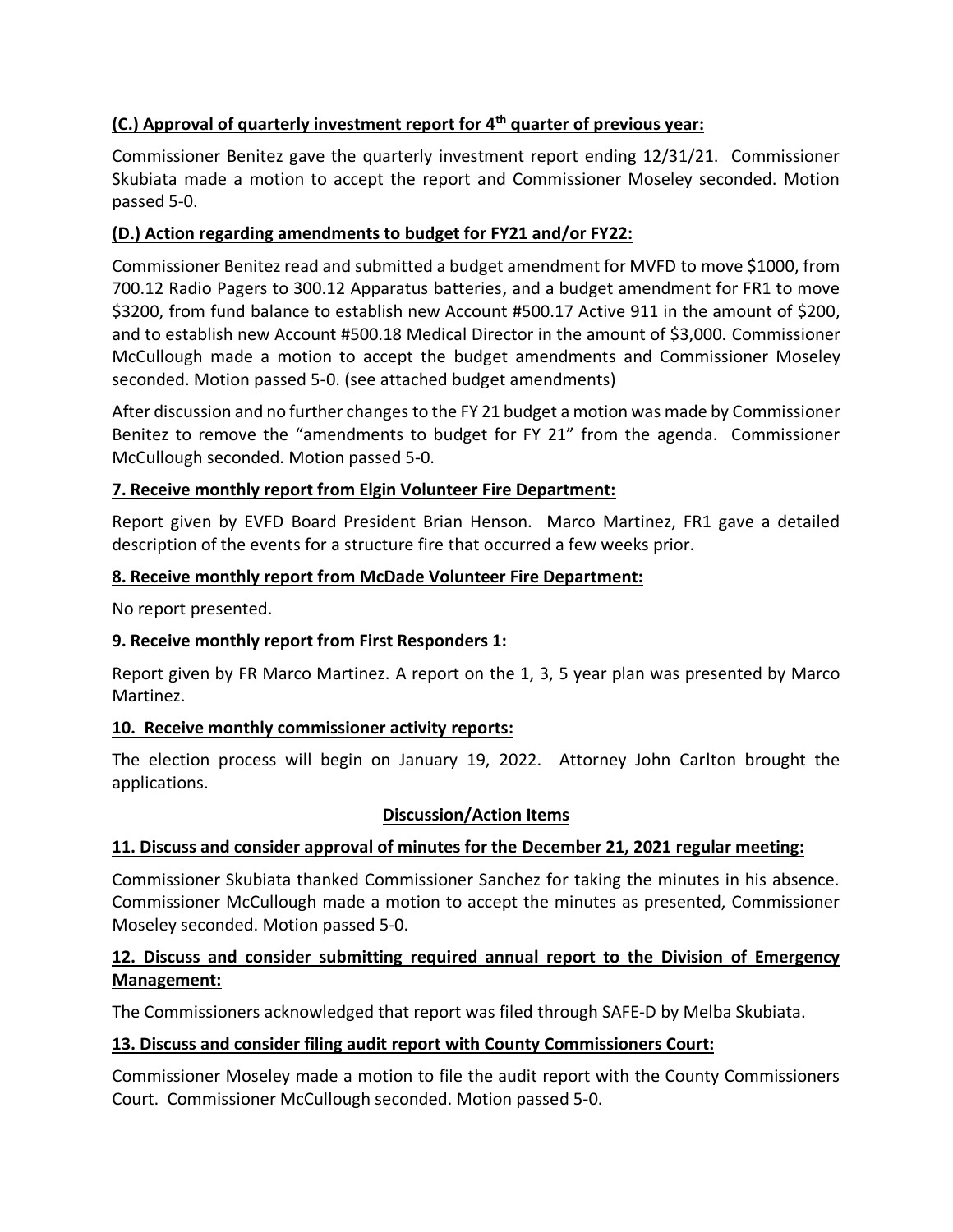### **14. Discuss and consider publishing notice of administrative office location:**

Commissioner Skubiata made a motion to have Katy Hennings, The Carlton Law Firm, publish the notice of administrative office location. Commissioner Moseley seconded. Motion passed 5-0.

#### **15. Review training requirements and compliance status for each commissioner:**

The commissioners are in compliance with training requirements.

### **16. Discuss and consider termination notice received from Bastrop County First Responders and responsive action:**

Commissioner Skubiata made a motion to accept the termination notice from the Bastrop County First Responders. Commissioner Benitez seconded. Motion passed 5-0.

## **17. Discuss and take action on Texas Comptroller Special Purpose District Financial and Tax Reporting Requirement:**

After discussion the Commissioners authorized Katy Hennings, The Carlton Law Firm, to file the Texas Comptroller Report.

#### **18. Discuss and consider adoption of evacuation procedure of policy:**

After discussion no action taken. This item can be removed from the agenda.

## **At 7:54pm Commissioner McCullough adjourned the meeting to go into Executive Session with Attorney John Carlton**

**At 9:04pm Commissioner McCullough reopened the meeting.**

## **19. Discuss and consider Interlocal Agreement with Travis County regarding medical direction for First Responder Unit.**

Commissioner McCullough made a motion to authorize Attorney John Carlton to work with Travis County Medical Director to establish an agreement covering the Bastrop Travis Counties ESD#1 First Responders. Commissioner Moseley seconded. Motion passed 5-0.

#### **20. Discuss and consider presentation of strategic plan for First Responder Unit:**

Marco Martinez, FR presented the report on the 1, 3, 5 year strategic plan. Estimated growth in 8 years is 30,000 people.

#### **21. Discuss and consider hiring a District Fire Chief:**

Commissioner Benitez made a motion to approve the District Fire Chief Position Description as presented. Commissioner Sanchez seconded. Motion passed 5-0.

Commissioner Benitez made a motion to authorize a committee to advertise for the position and present 5 candidates for an interim fire chief to the next Commissioners meeting. Commissioner